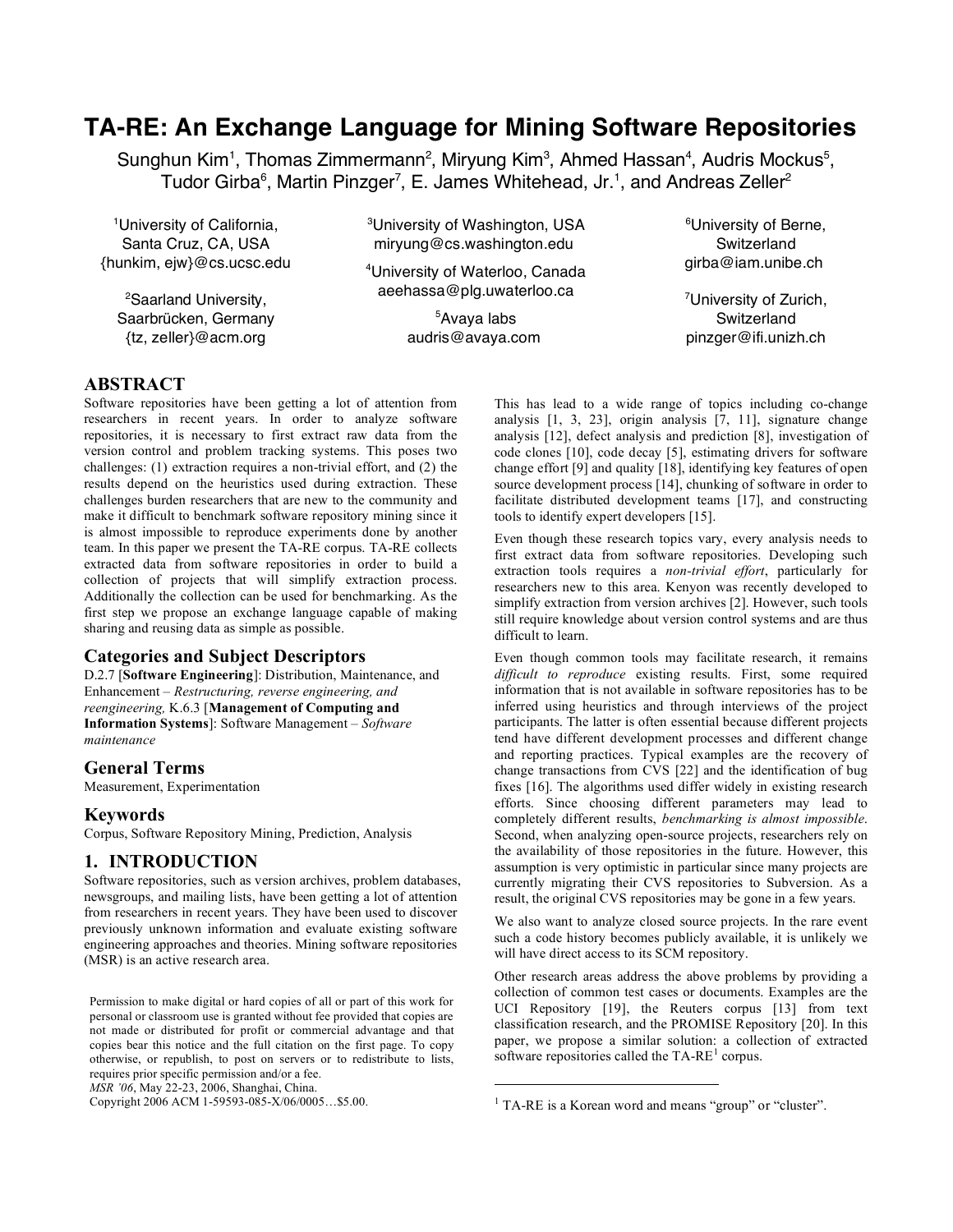The TA-RE corpus consists of (1) an *exchange language* and (2) *extracted data* of a set of selected software projects that will allow researchers to reproduce and benchmark their experiments. The vision of TA-RE is that every paper on mining software repositories will share its extracted data via the TA-RE repository. Other researchers can then reuse this information without spending too much time on extraction.

TA-RE *needs to be widely accepted and adopted*; otherwise it will have no impact. One key to acceptance is for the data sharing to be as easy as possible. This leads to several requirements that are discussed in Section 2. The resulting exchange language is presented in Section 3, and Section 4 discusses alternatives to TA-RE and Section 5 presents related work. Section 6 concludes the paper with an outlook and future work.

### **2. REQUIREMENTS**

The success of the TA-RE project depends on whether the research community will adopt it. Therefore we discuss several requirements for the corpus that would increase its appeal.

### **2.1 Completeness of Information**

**(E1)** The exchange language should be able to describe all information that is available from most standard SCM systems:

- 1. *Transactions:* the author, date, log message, and the version of each changed file. This information enables reconstruction of proper snapshots.
- 2. *Changes:* the files that were changed, including their new content. This information suffices for lightweight syntactic analysis like creating abstract syntax trees.
- 3. *Snapshots:* a consistent state of a project after each transaction. This information is needed for static and dynamic program analysis, clone detection, etc.

Not all SCM systems provide the above information. For instance, for CVS the transaction information is not stored and has to be recovered by heuristics.

**(E2)** Additionally the exchange language should support information that can be inferred for most SCM systems:

- 1. *Source code positions* of classes, methods, or functions
- 2. *Size and location of the change:* which lines were added, deleted or modified
- 3. *Nature of a change:* adaptive, corrective, or perfective changes [16], fix-inducing changes [21]
- 4. *Counts:* number of methods, lines, changes or fixes
- 5. *References to other artifacts,* such as problem databases, mailing lists, and newsgroups

**(E3)** All information provided by the exchange language should come with a *quality* (or trust) annotation. A transaction from a Subversion archive may be of low quality if it was migrated from a CVS repository. Such annotations should describe known data quality problems or heuristics used to calculate the relevant attribute (see E4).

**(E4)** For inferred information the exchange language should provide ways to identify the *algorithm* that was used. Additionally, it should be possible to use different variants of an algorithm in the same dataset (e.g., different algorithms to recognize bug fixes).

**(E5)** The exchange language should be extensible in anticipation for new research interests.

### **2.2 Applicability to Research and Industry**

**(A1)** The corpus should support closed-source projects. Such projects might be willing to share some information without revealing their actual source code. This means that TA-RE needs to provide tools to anonymize the extracted data. To simplify this process, the source code and the description of changes should be separated in the exchange language.

### **2.3 Usability**

**(U1)** The exchange language should allow any researcher to provide new data with minimal effort.

**(U2)** The data from the corpus should be easy to use for researchers in their projects. In particular, the exchange language should be straightforward and must not be too difficult to parse, i.e., cross-references or complicated relations should be avoided.

**(U3)** The corpus itself should not be restricted to any platform. It should be usable for programs that are specific to any type of machine or system.

**(U4)** The exchange language should be well documented.

### **3. TA-RE CORPUS**

We describe the TA-RE corpus exchange language in this section.

### **3.1 Available Information**

The TA-RE exchange language can represent the following classes of data:

**Extraction level 1**: directly extractable data from SCM systems:

- Transaction information: author, transaction time, and change log
- All file contents (deltas) with the original directory structures File level co-change information

**Extraction level 2**: data obtained by further analysis, such as source code parsing "

- Entity (class, function, and method) level information and content
- File addition and deletion Information
- Unique identifier for each transaction and content

Entity level co-change information

- **Mined data**: data extracted using heuristics:
- Recovered transactions (CVS [22])
- Transaction, file, and entity level bug-fix data [6]
- Fix-inducing data at file and entity levels [21]
- Accumulated bug count at file and entity levels
- Origin relationship between entities [7, 11]
- Reference links among transactions, contents, and entities.

## **3.2 Corpus Model**

The TA-RE corpus data contains two flavors: transaction and content data. The corpus data has multiple transactions, and a transaction has multiple contents. Instead of providing all contents of each transaction, TA-RE provides only changed (added, deleted, and modified) contents in each transaction, since it is possible to recover all transaction contents from only the changed contents. The content data consist of two parts: content metadata and original file content. The content metadata has metadata for the original file content such as reference, change status, count, and entity information. We separate the content metadata and original file content for two reasons: (1) to store binary files and (2) to make original file contents optional for closed source projects.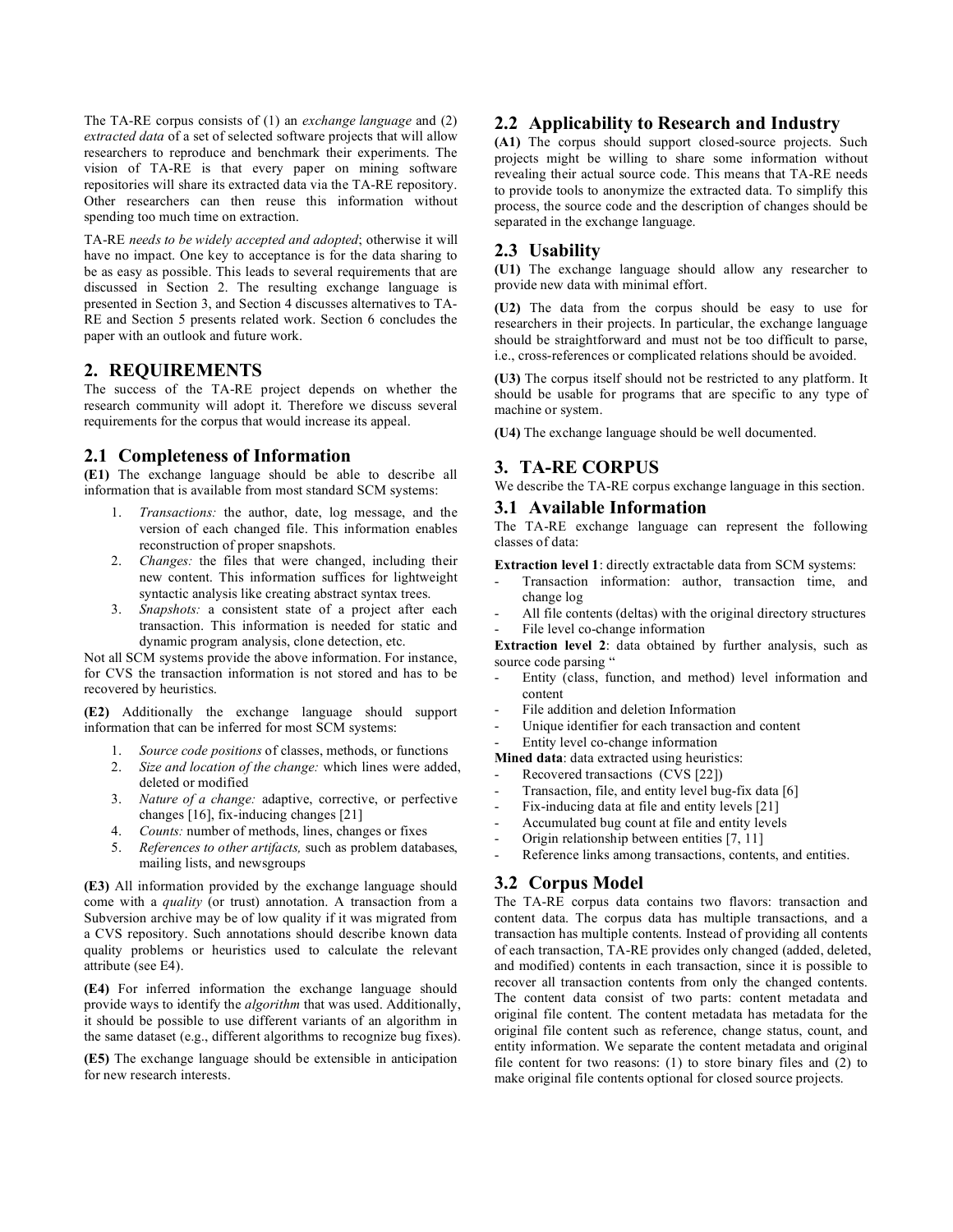We use sequential numbers (starting from 1) for transaction and content identifiers. The transaction identifiers are ordered chronologically, hence the transaction 1 is older than the transaction 2. We can easily determine the transaction order from transaction identifiers. The content identifier is unique for the same file name. For example, file '*/src/foo.java*' will have the same identifier over all transactions.

Since we use numeric identifiers for both transactions and contents, we use prefixes to avoid possible confusion between their identifiers. We use the prefix '*t*' for transactions and the '*c*' for contents. Content metadata is stored as a file whose name is the combination of the content prefix and a content identifier such as *'c32'*. Since content exchange language consists of metadata data and original file content, we use file extensions to distinguish them: '*.meta*' for the metadata and '*.con*' for the original file content.

Each transaction has a directory whose name is the combination of the transaction prefix and a transaction identifier. Transaction information is stored as a file, '*transaction*' in the corresponding transaction directory. All contents (\*.meta and \*.con) of the transaction are stored in the directory as well. For example, for transaction 1, the '*t1*' directory is created, and contains the transaction information file ('*transaction'*) and content files ('*c[content-id].meta'* and '*c[content-id].con'*) of the transaction.



#### **Figure 1. TA-RE Corpus Model**

Figure 1 shows the TA-RE corpus model. Each transaction directory ('*t[transaction-id]'*) has three kinds of corpus files:

**Transaction information** ('*transaction*')**:** information of the corresponding transaction.

**Content metadata** ('*c[content-id].meta'*)**:** metadata of the content

**Original file content** ('*c[content-id].con*'): the original file content (optional)

The transaction and content metadata exchange language are formatted using XML. An example of transaction corpus exchange language is shown in Figure 2. It has the TA-RE exchange language version number, transaction id, release, author, data, indication of transaction nature, and change logs.

| xml version="1.0" encoding="utf-8" ?                          |
|---------------------------------------------------------------|
| <t:transaction id="t32" xmlns:t="TA-RE:"></t:transaction>     |
| <t:corpus-version>0.1</t:corpus-version>                      |
| <t:author>hunkim</t:author>                                   |
| <t:date>1995.3.1.1 xxx GMT</t:date>                           |
| <t:nature kind="release" value="release 1.0"></t:nature>      |
| <t:nature heuristic="mockus2000" kind="fix"></t:nature>       |
| <t:nature heuristic="fischer2003" kind="fix"></t:nature>      |
| <t:change-log>Fixed compilation error in foo.c</t:change-log> |
|                                                               |
|                                                               |

**Figure 2. An example of transaction data**

Figure 3 shows an exchange language example of a content metadata file. Only changed content data (added, deleted, modified) are present in TA-RE. The metadata have the original file name, references, counts, and entity data. The original file content can be fount at the '*c[content-id].con*' file in the same transaction directory. The detailed XML elements and DTD are described in http://tare.dforge.cse.ucsc.edu/.

| xml version="1.0" encoding="utf-8" ?                                     |
|--------------------------------------------------------------------------|
| <t:content <="" id="c32" td="" xmlns:t="TA-RE:"></t:content>             |
| filename="src/edu/ucsc/Kenyon.java">                                     |
| <t:corpus-version>0.1</t:corpus-version>                                 |
| <t:change-status value="modified"></t:change-status>                     |
| <t:reference <="" kind="partof" level="transaction" td=""></t:reference> |
| transaction-id="t40"/>                                                   |
| <t:reference <="" kind="fixes" level="content" td=""></t:reference>      |
| transaction-id="t29" content-id="c32"/>                                  |
| <t:reference <="" kind="fixed-by" level="content" td=""></t:reference>   |
| transaction-id="t45" content-id="c32"/>                                  |
| <t:reference <="" kind="fixed-by" level="content" td=""></t:reference>   |
| transaction-id="t99" content-id="c32"/>                                  |
| <t:count kind="accumulated-fix" value="2"></t:count>                     |
| <t:count kind="accumulated-fix-inducing" value="3"></t:count>            |
| <t:count kind="accumulated-change" value="10"></t:count>                 |
| <t:entity <="" id="class-foo" level="class" name="Foo" td=""></t:entity> |
| start-pos="20" end-pos="2564">                                           |
| <t:entity <="" id=" foo" level="method" name="foo" td=""></t:entity>     |
| return-type="void" parameters="int I, char *var"                         |
| start-pos="32" end-pos="95">                                             |
| <t:reference kind="fixes" level="entity"></t:reference>                  |
| tansaction-id="t23" content-id="c32" entity-id="foo"/>                   |
|                                                                          |
| <t:entity <="" id='bar"' level="method" name="bar" td=""></t:entity>     |
| return-type="char" parameters="int i, char c"                            |
| start-pos="103" end-pos="195">                                           |
|                                                                          |
|                                                                          |
|                                                                          |
|                                                                          |
| Figure 3. An example of a content metadata file. This content            |

**fixes the same content at transaction 29. This change includes bugs (fix-inducing changes). The bugs in this content change are fixed in transaction 45 and transaction 99. The original file content is stored in '***c32.con***' in the '***t40***' directory.**

### **4. DISCUSSION**

### **4.1 Why not use Traditional Extractors?**

There are SCM fact extractors such as Kenyon [2] and APFEL [4]. These extractors are useful for extracting data from SCM systems without dealing with the SCM connections or protocols directly. Choosing different extractor options will yield different data from the same SCM repository. For example, the number of transactions and the number change contents of a transaction may be different when extraction tools use different CVS sliding windows times. Mined data in TA-RE such as bug-fix data or origin analysis data need to be provided by the extractor using their own heuristic options. Extracting different data from the same SCM systems makes it *difficult to reproduce* existing results.

#### **4.2 Why not use DBMS Schemas?**

Fischer et al. proposed DBMS schemas [6] to store data for software repository mining research. If the schema is complete and publicly available, the data in DBMS are beneficial for all software repository mining researchers. TA-RE provides an exchange language. It does not enforce any universal database schema because different research might need different formats. Use of an exchange format avoids this issue, as each researcher can write tools to export TA-RE to their project specific DB schema. Every researcher only has to write the import/export tools once and can reuse them for every project she downloads from TA-RE